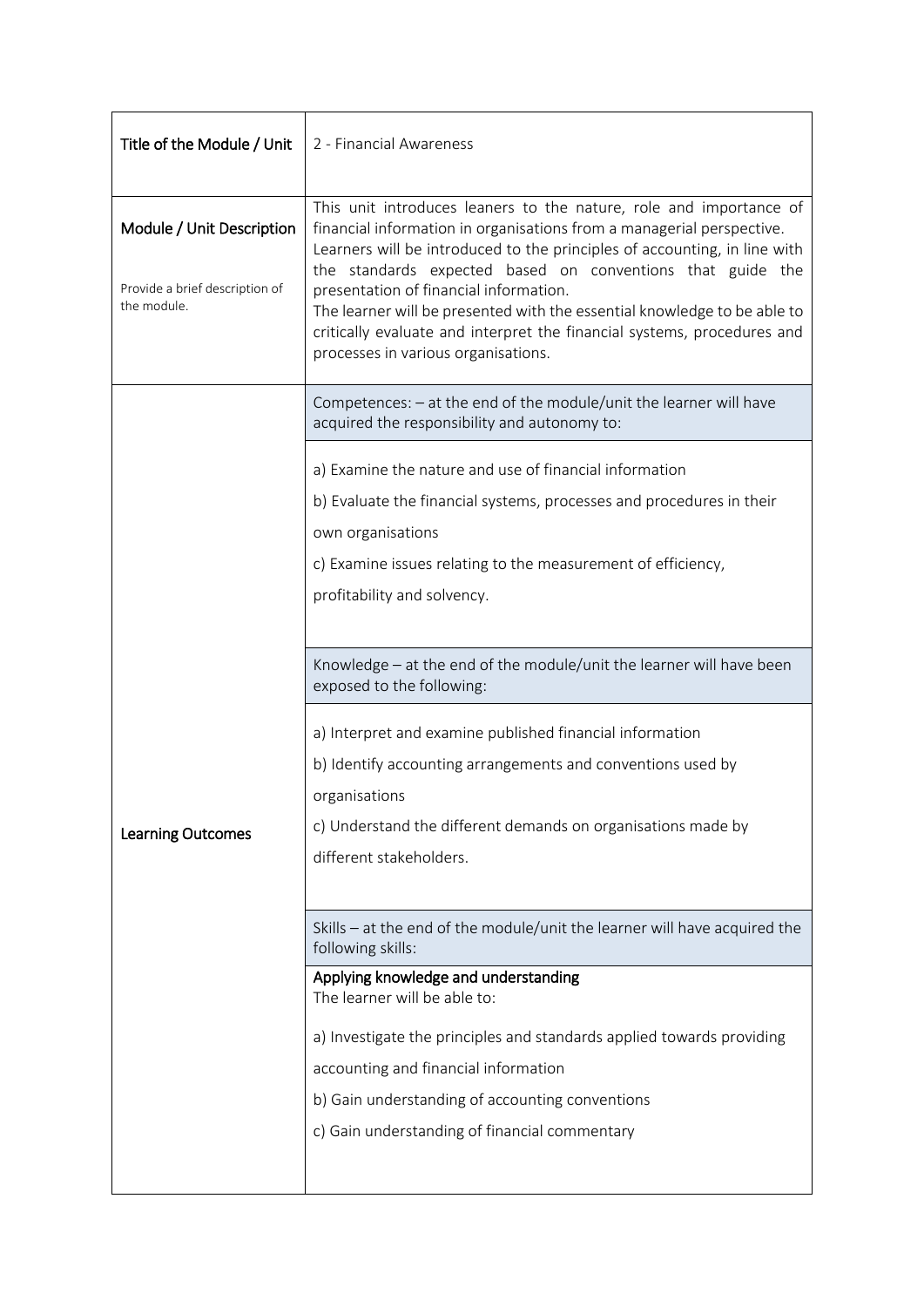## *Judgment Skills and Critical Abilities*

This section has been made sufficiently open to accommodate both vocational and academic orientations. Applicants can refer to Judgement Skills, or Critical Abilities (critical skills, dispositions, values and actions), or both.

The learner will be able to:

a) Explain how regulation and accounting frameworks effect

accounting and financial arrangements

b) Identify trends in published accounting information

c) Explore the extent to which external confidence is determined by

financial performance.

## *Module-Specific Communication Skills*

(Over and above those mentioned in Section B)

The learner will be able to:

a) Explain the need and purpose for financial information

b) Discuss the limitations and the main stakeholders interested in the

financial information

c) Explain how an organisation uses management accounting practices.

## *Module-Specific Learner Skills*

(Over and above those mentioned in Section B)

The learner will be able to

a) Interpret and examine published financial information

b) Investigate the principles and standards applied towards providing

accounting and financial information

*Module-Specific Digital Skills and Competences*  (Over and above those mentioned in Section B)

*(These digital skills are covered by the primary objectives of this course in Section B – so the skills referred to above address this section)*